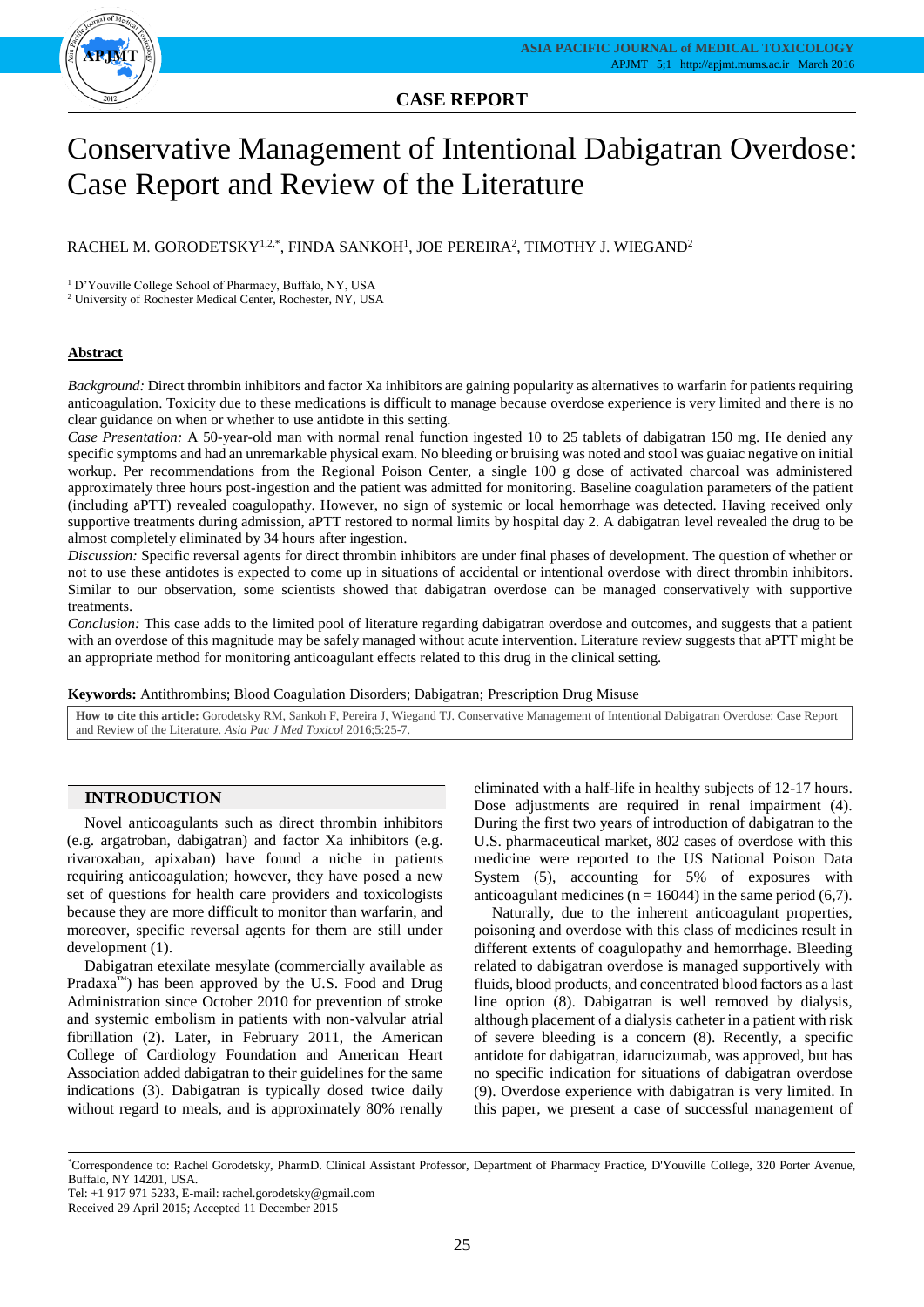acute dabigatran ingestion with supportive measures and close monitoring of coagulation parameters.

## **CASE PRESENTATION**

A 50-year-old man with a history of atrial fibrillation and ischemic stroke presented approximately one hour after ingesting dabigatran 150 mg tablets in a suicide attempt. The patient estimated having ingested between 10-25 tablets. He had normal renal function and he had been taking dabigatran for two years prior to this event without incident. He denied taking any other medications in overdose and denied drinking alcohol. He stated that he had taken his other medications (pantoprazole, metoprolol, amlodipine, oxycodone) in their prescribed doses that morning. He denied any specific symptoms and had an unremarkable physical exam. No bleeding or bruising was noted and stool was guaiac negative on initial workup. Per recommendations from the Regional Poison Center, a single 100 g dose of activated charcoal was administered approximately three hours post-ingestion and the patient was admitted for monitoring.

Baseline coagulation parameters of the patient revealed impaired clotting (Table 1). However, no sign of systemic or local hemorrhage was detected. On the day following admission, the patient had a black stool which was attributed to the activated charcoal, although he also had a guaiac positive stool and a minor drop in hemoglobin/hematocrit. His hemoglobin/hematocrit were monitored every 8 hours and remained stable thereafter. No clinical symptoms associated with bleeding were observed. No blood product was given to the patient. The aPTT decreased to within normal range by hospital day 2. No significant adverse sequel occurred.

A dabigatran level was obtained 34 hours after presentation and was 11 ng/mL, well below levels expected in someone on just a therapeutic dose. The patient was discharged home 2 days after ingestion, having suffered no significant clinical effects from his overdose. He was restarted on dabigatran upon discharge.

## **DISCUSSION**

This is a case of a patient with coagulopathy but no significant bleeding after dabigatran overdose. Unfortunately, the dabigatran level was drawn very late on this patient, and was not clinically useful. With a half-life of approximately 12 hours in adults with normal renal function (4), the majority of the dabigatran is expected to have been eliminated by the time our level was drawn. Thus, a correlation between the amount ingested, dabigatran level, and degree of anticoagulation is not possible in this case.

Assessing anticoagulation in patients with dabigatran overdose is a challenge. Douxfils et al recommended Hemoclot Thrombin Inhibitor® assay as the gold standard to evaluate anticoagulation due to dabigatran, but also stated that aPTT, with its wider availability, is a reasonable alternative (10). Thrombin Time (TT) was determined by two studies to be highly sensitive to dabigatran (10,11), although it is unlikely to be of use in acute overdose due to its exceeding the upper limit of detection at relatively low dabigatran levels. TT may be most useful for determining the presence of any dabigatran (i.e. ruling out dabigatran ingestion, such as a questionable pediatric ingestion or undifferentiated adult ingestion) (11). In any event, elevated coagulation values do not necessarily indicate risk for hemorrhage, as was observed in our patient.

A specific reversal agent for dabigatran was approved in November 2015 with an indication for uncontrolled or life/threatening bleeding or for patients requiring urgent procedures. Idarucizumab is a dabigatran-specific humanized monoclonal antibody fragment. It has been shown to rapidly reverse the anticoagulant effects of dabigatran after administration (9).

With a new antidote available, it will be important for healthcare providers to have data on which to base treatment decisions. The question of whether or not to use idarucizumab is expected to come up in situations of accidental or intentional overdose. Similar to our observation, some scientists showed that dabigatran overdose can be managed conservatively with supportive treatments (12,13). On the other side, some scientists recommended invasive interventions such as hemodialysis and plasmaphresis to accelerate drug elimination (8,14-16). Recombinant factor VIIa and prothrombin concentrate complexes are other therapeutic options proposed for dabigatran overdose (8,17,18).

Conway et al. reviewed 2.5 years of US National Poison Center data for dabigatran exposures and found that

| $\tilde{}$        | ິ້              | $\tilde{}$ |                          |                          |
|-------------------|-----------------|------------|--------------------------|--------------------------|
| Parameter         | Reference range |            | Time after ingestion     |                          |
|                   |                 | 2.5 hours  | 17 hours                 | 40 hours                 |
| $aPTT$ (sec)      | 25.8-37.9       | 64.6       | 51.2                     | 35.1                     |
| $PT$ (sec)        | $9.2 - 12.3$    | 17.0       | $\overline{\phantom{a}}$ | $\overline{\phantom{0}}$ |
| <b>INR</b>        | $1 - 1.2$       | 1.6        | $\overline{\phantom{a}}$ | $\overline{\phantom{0}}$ |
| $TT$ (sec)        | $11.7 - 15$     | >100.0     | $\overline{\phantom{a}}$ | $\overline{\phantom{0}}$ |
| Hemoglobin (g/dL) | 13.7-17.5       | 14.2       | 12.8                     | 12.8                     |
| Hematocrit (%)    | $40 - 51$       | 41         | 37                       | 38                       |

**Table 1.** Coagulation and hematology parameters at various time points after ingestion

aPTT: activated Partial Thromboplastin Time; PT: Prothrombin Time; INR: International Normalized Ratio; TT: Thrombin Time